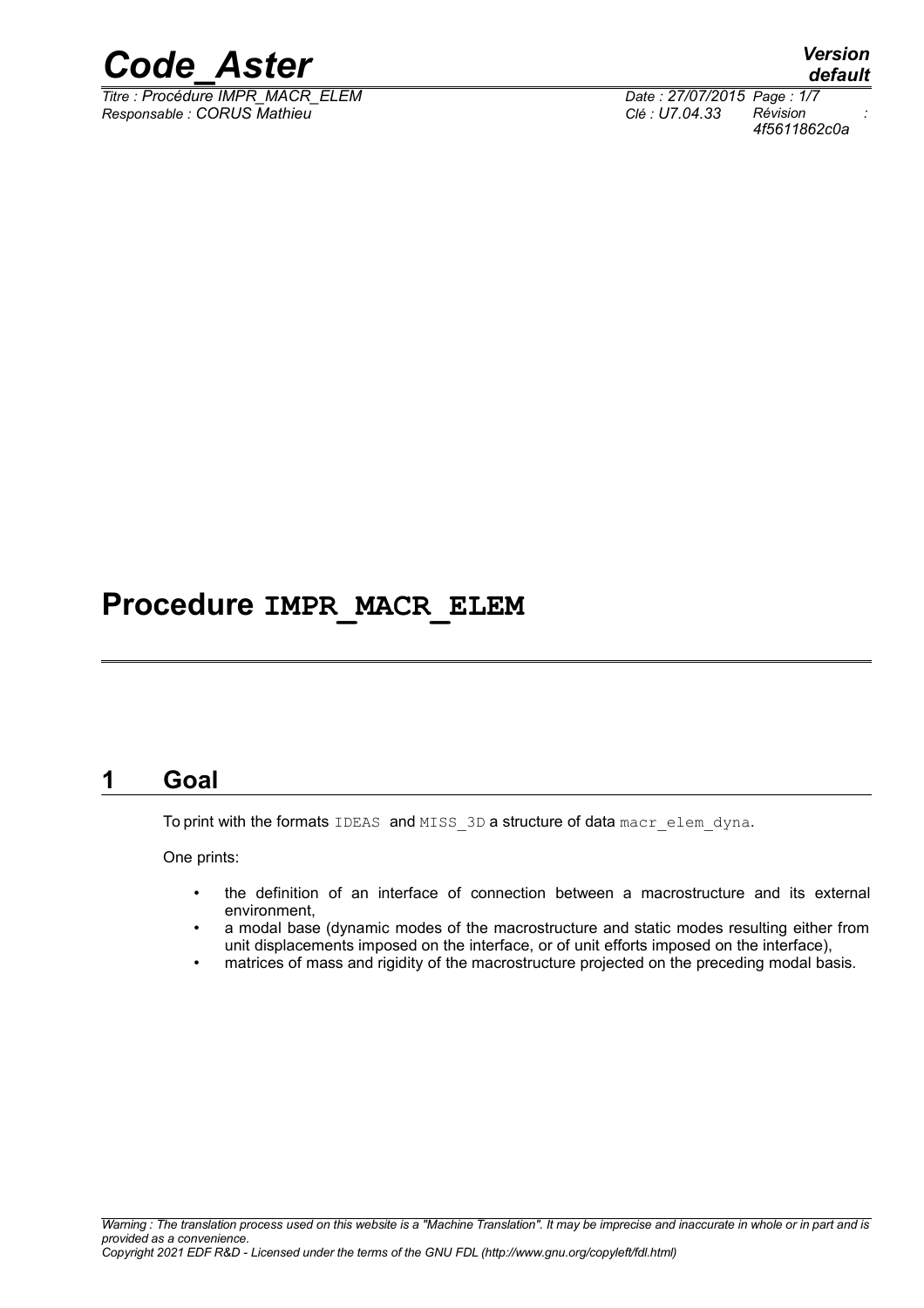# **Code Aster**

Titre : Procédure IMPR\_MACR\_ELEM Responsable : CORUS Mathieu

### **Contents**

| 3.3.8 Operands GROUP MA FLU STR/GROUP MA FLU SOL/GROUP MA SOL SOL5 |
|--------------------------------------------------------------------|
|                                                                    |
| 4 Example of impression of data to format MISS3D                   |

#### **Version** default

Date: 27/07/2015 Page: 2/7 Révision 4f5611862c0a

Clé : U7.04.33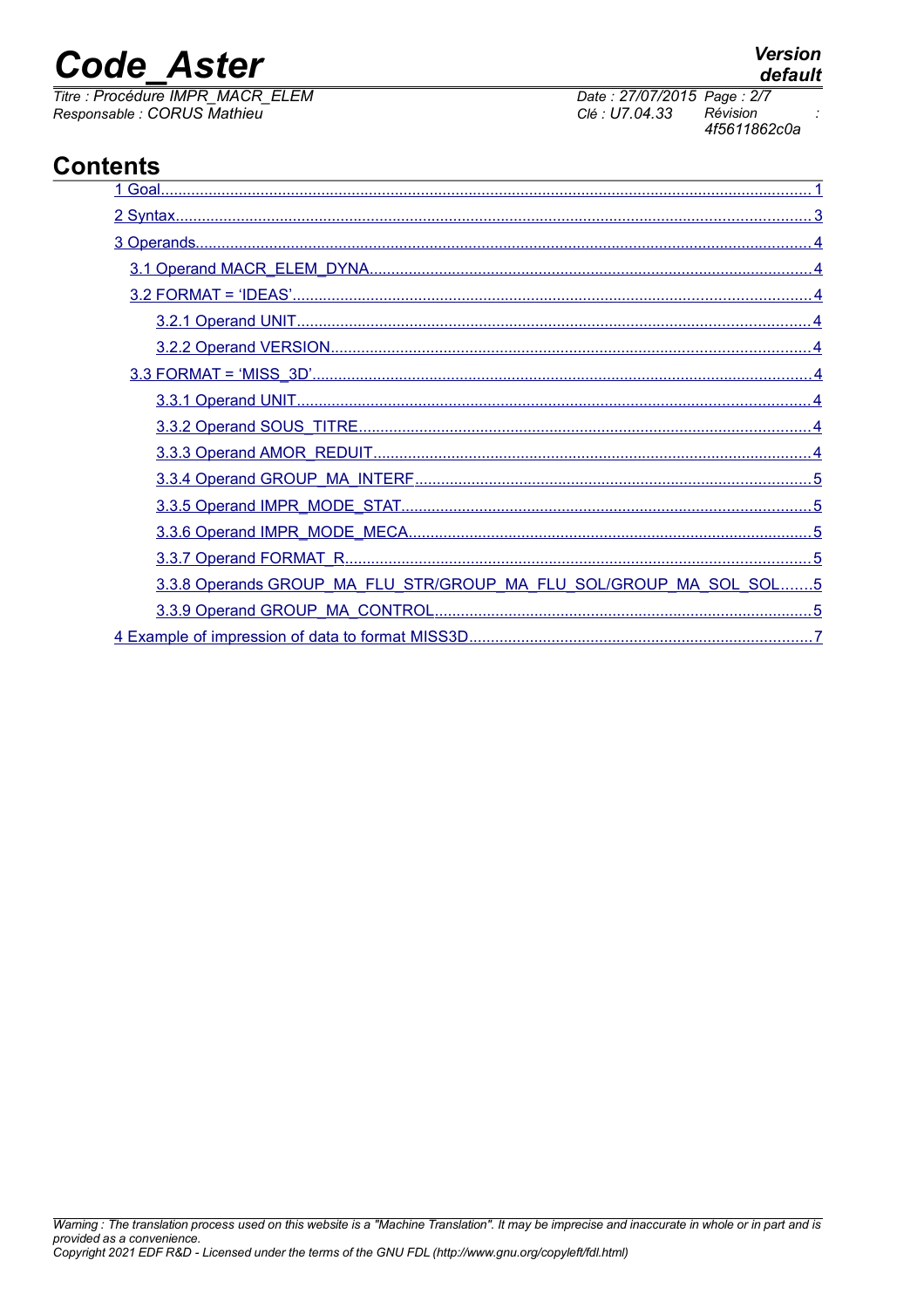*Titre : Procédure IMPR\_MACR\_ELEM Date : 27/07/2015 Page : 3/7 Responsable : CORUS Mathieu Clé : U7.04.33 Révision :*

*4f5611862c0a*

## **2 Syntax**

<span id="page-2-0"></span>

| IMPR MACR ELEM (          |            |                              |            |                                                     |                             |
|---------------------------|------------|------------------------------|------------|-----------------------------------------------------|-----------------------------|
| MACR ELEM DYNA=melem,     |            |                              |            |                                                     | [macr elem dyna]            |
| ♦<br>FORMAT=/ $'$ IDEAS', | ♦          | UNIT                         |            | $=$ / 30,<br>/ links,                               | [DEFECT]<br>[DEFECT]<br>[T] |
|                           | ♦          | VERSION<br>$= 5.$            |            |                                                     | [DEFECT]                    |
|                           | $\Diamond$ | 'MISS 3D',<br>UNIT = $/26$ , | $\sqrt{2}$ | links,                                              | [DEFECT]<br>$[1]$           |
|                           | ♦          | SOUS TITRE $=$ 1 st,         |            |                                                     | $[1$ Kn]                    |
|                           | ♦          | $\sqrt{2}$                   |            | / AMOR REDUIT = lam,<br>LIST AMOR $=$ 1 amor,       | [1 R]<br>[liststr8]         |
|                           | ٠          |                              |            | GROUP MA INTERF = gr inter, [l group ma]            |                             |
|                           | ♦          |                              |            | GROUP MA FLU STR = gr flustr, [l group ma]          |                             |
|                           | ♦          |                              |            | GROUP MA FLU SOL = gr flusol, [l group ma]          |                             |
|                           | ♦          |                              |            | GROUP MA SOL SOL = gr solsol, [l group ma]          |                             |
|                           | ♦          |                              |            | GROUP MA CONTROL = gr control, [l group ma]         |                             |
|                           | ♦          |                              |            | IMPR MODE STAT = $/$ 'YES', [DEFECT]<br>/ $'NOT'$ , |                             |
|                           | ♦          |                              |            | IMPR MODE MECA $=$ $/$ $YES'$ ,<br>/ $'NOT'$ ,      | [DEFECT]                    |
|                           | ♦          |                              |            | FORMAT R = $/$ '1PE12.5',<br>$'1PE16.9'$ ,          | [DEFECT]                    |

)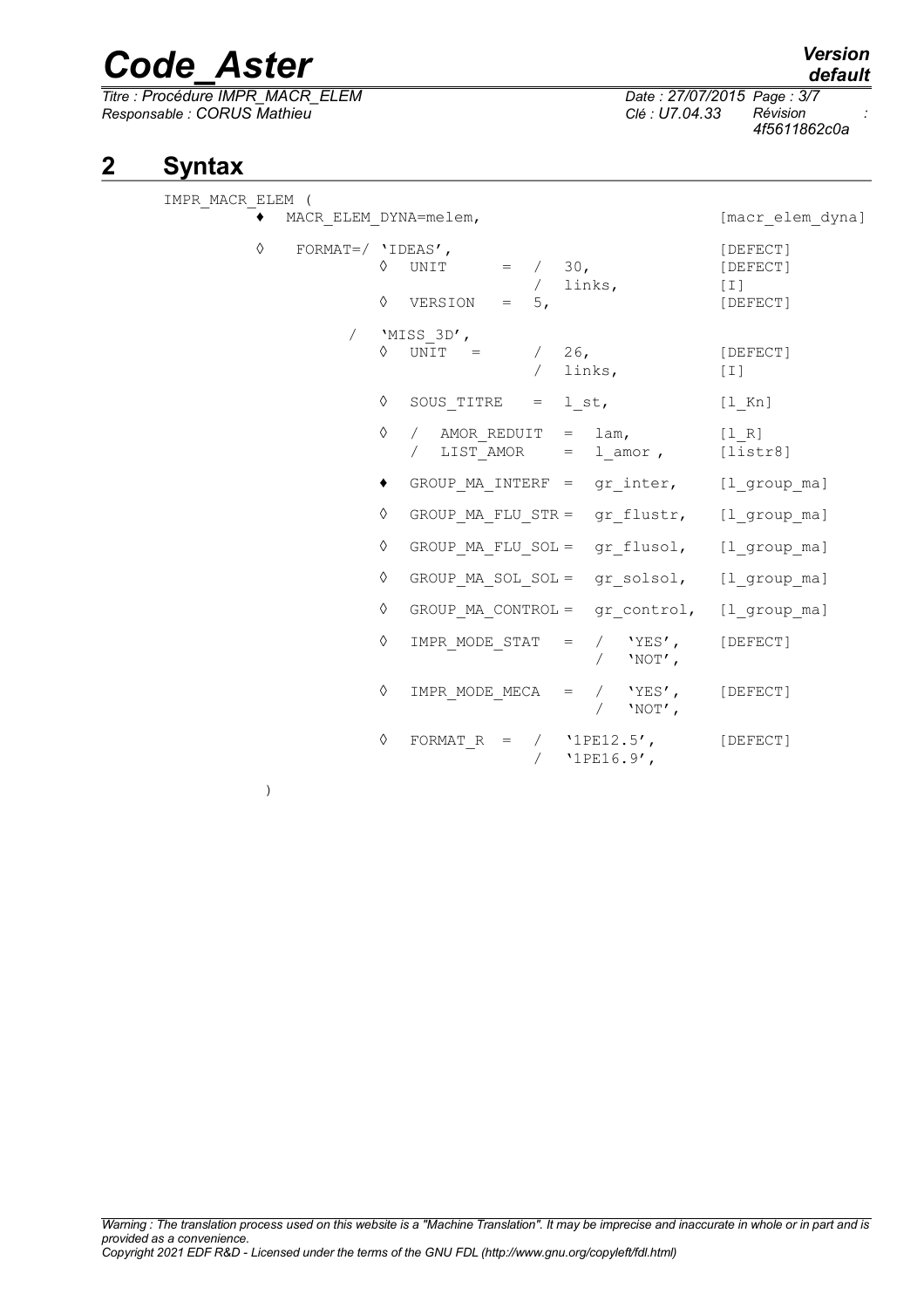*Titre : Procédure IMPR\_MACR\_ELEM Date : 27/07/2015 Page : 4/7 Responsable : CORUS Mathieu Clé : U7.04.33 Révision :*

### <span id="page-3-8"></span>**3 Operands**

#### **3.1 Operand MACR\_ELEM\_DYNA**

<span id="page-3-7"></span>◆ MACR\_ELEM\_DYNA = melem interval = melem interval = metamore interval = metamore interval = metamore interval = metamore interval = metamore interval = metamore interval = metamore interval = metamore interval = metamore Name of the concept of the type macr elem dyna that one wishes to print in the file.

#### **3.2 FORMAT = 'IDEAS'**

<span id="page-3-6"></span>◊ FORMAT = / 'IDEAS' [DEFECT]

Allows to specify the format of impression. The format 'IDEAS'by default is taken. Currently only L' impression is carried out according to the specifications of version 5. The upward compatibility with the versions of IDEAS is thus assured.

#### **3.2.1 Operand UNIT**

<span id="page-3-5"></span>

| $\Diamond$ UNIT | $=$ / 30, |         | [DEFECT] |
|-----------------|-----------|---------|----------|
|                 |           | / links |          |

This keyword makes it possible to define the logical unit of impression in the format 'IDEAS' (30 by default).

#### **3.2.2 Operand VERSION**

<span id="page-3-4"></span>◊ VERSION = / 5, [DEFECT]

This keyword makes it possible to define the version of impression in the format 'IDEAS' (5 by default).

#### **3.3 FORMAT = 'MISS\_3D'**

<span id="page-3-3"></span>◊ FORMAT = / 'MISS\_3D'

The format 'MISS 3D' is used by the code of dynamics of grounds MISS3D to import structural data coming from *Code\_Aster* (contained dynamic macronutrient which corresponds under the terms of contribution of the structure to the impedance of the total problem of interaction groundstructure). One also prints the grid of the interface ground-structure in his local classification and possibly the modes dynamic and statics reduced to this interface.

For this format one will have to provide the operand GROUP\_MA\_INTERF and five operands are optional UNIT, SOUS TITRE, AMOR REDUIT, IMPR MODE STAT and IMPR MODE MECA.

#### **3.3.1 Operand UNIT**

/ links [I]

<span id="page-3-2"></span> $\Diamond$  UNIT = / 26, [DEFECT]

This keyword makes it possible to define the logical unit of impression in the format 'MISS  $3D'$ (26 by default).

#### **3.3.2 Operand SOUS\_TITRE**

<span id="page-3-1"></span> $\Diamond$  SOUS TITRE = l\_st [l\_Kn]

Allows the user to give a name to the data transferred in code MISS3D.

#### **3.3.3 Operand AMOR\_REDUIT**

<span id="page-3-0"></span>

|  |  | . .<br>$-$ | $\overline{\phantom{0}}$ |  |  |
|--|--|------------|--------------------------|--|--|
|--|--|------------|--------------------------|--|--|

*Warning : The translation process used on this website is a "Machine Translation". It may be imprecise and inaccurate in whole or in part and is provided as a convenience.*

*4f5611862c0a*

*default*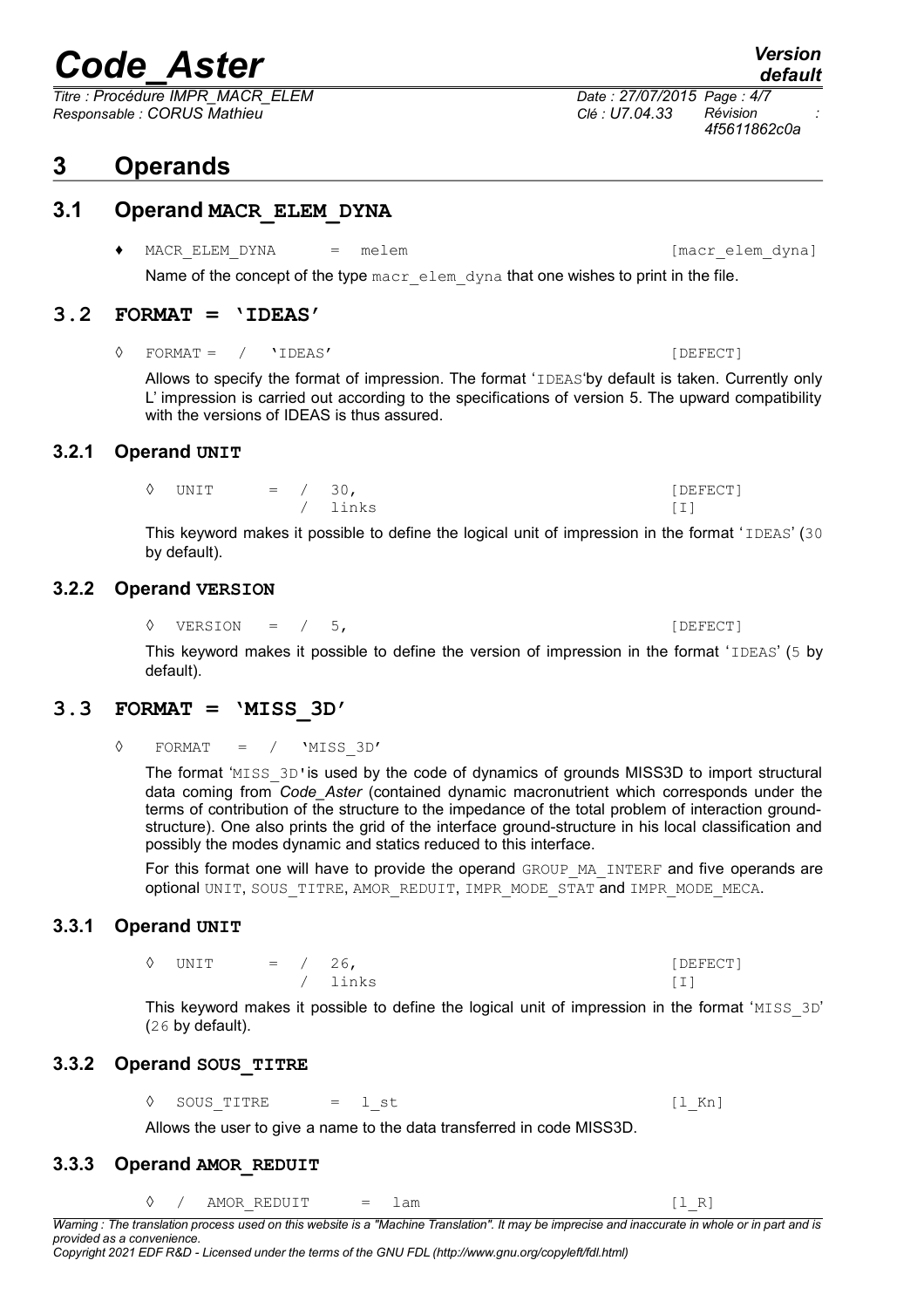*Titre : Procédure IMPR\_MACR\_ELEM Date : 27/07/2015 Page : 5/7 Responsable : CORUS Mathieu Clé : U7.04.33 Révision :*

*4f5611862c0a*

/ LIST AMOR = l amor [listr8]

These keywords make it possible to enter a list of depreciation for the dynamic modes. One can thus supplement the terms of the dynamic macronutrient.

#### **3.3.4 Operand GROUP\_MA\_INTERF**

<span id="page-4-5"></span>◆ GROUP MA\_INTERF = gr\_inter (1\_group\_ma)

This keyword, makes it possible to define the list of the groups of surface meshs constitutive of the interface ground-structure. One prints the coordinates of the "Nb nœuds" nodes of the whole of the interfaces, then the "Nb elem" elements with their connectivities in the local classification of the whole of the interfaces  $(1 \text{ in "Nb} \text{ needs}").$ 

#### **3.3.5 Operand IMPR\_MODE\_STAT**

<span id="page-4-4"></span>◊ IMPR\_MODE\_STAT = / 'YES' [DEFECT] / 'NOT'

This keyword possibly allows (if 'YES') D' to print the static modes reduced to the interface. That proves to be necessary for the 6 modes of rigid bodies. In this case, the macronutrient is based on a dynamic interface of type CRAIGB reduced to a point with a rigid connection of the interface (keyword LIAISON SOLIDE of AFFE CHAR MECA [U4.44.01]).

#### **3.3.6 Operand IMPR\_MODE\_MECA**

<span id="page-4-3"></span>◊ IMPR\_MODE\_MECA = / 'YES' [DEFECT] / 'NOT'

<span id="page-4-2"></span>This keyword possibly allows (if ' $YES'$ ) D' to print the dynamic modes reduced to the interface.

#### **3.3.7 Operand FORMAT\_R**

 $\sqrt{P_{\text{P}}P_{\text{P}}P_{\text{P}}P_{\text{P}}P_{\text{P}}P_{\text{P}}P_{\text{P}}P_{\text{P}}P_{\text{P}}P_{\text{P}}P_{\text{P}}P_{\text{P}}P_{\text{P}}P_{\text{P}}P_{\text{P}}P_{\text{P}}P_{\text{P}}P_{\text{P}}P_{\text{P}}P_{\text{P}}P_{\text{P}}P_{\text{P}}P_{\text{P}}P_{\text{P}}P_{\text{P}}P_{\text{P}}P_{\text{P}}P_{\text{P}}P_{\text{P}}P_{\text{P}}P_{\text{P}}$ / '1PE16.9'

This keyword gives the format of impression of the real numbers used during the impression of the impedances of structure which one assembles with the impedances of ground in MISS3D.

#### **3.3.8 Operands GROUP\_MA\_FLU\_STR/GROUP\_MA\_FLU\_SOL/GROUP\_MA\_SOL\_SOL**

<span id="page-4-1"></span>◊ GROUP\_MA\_FLU\_STR= gr\_flustr [l\_group\_ma]

- ◊ GROUP\_MA\_FLU\_SOL= gr\_flusol [l\_group\_ma]
- ◊ GROUP\_MA\_SOL\_SOL= gr\_solsol [l\_group\_ma]

In the case of an interaction ground-fluid-structure, these keywords make it possible to supplement the list of the groups of surface meshs respectively made up of the interfaces fluid structure, fluid-ground and free ground.

In this case, one supplements the impression of their elements with their connectivities in the local classification of the whole of the interfaces (1 with "Nb-nodes") (including the interface ground-structure).

#### **3.3.9 Operand GROUP\_MA\_CONTROL**

<span id="page-4-0"></span>◊ GROUP\_MA\_CONTROL= gr\_control [l\_group\_ma]

This keyword makes it possible to introduce groups of specific meshs POI1 in order to model by *Code\_Aster* check-points in the part of ground modelled by MISS3D. That then makes it possible to operate any postprocessing on their nodes by operators of *Code\_Aster* after recovery of the evolution calculated by CALC\_MISS.

That thus requires for these check-points:

*Copyright 2021 EDF R&D - Licensed under the terms of the GNU FDL (http://www.gnu.org/copyleft/fdl.html)*

# *Code\_Aster Version*

*default*

*Warning : The translation process used on this website is a "Machine Translation". It may be imprecise and inaccurate in whole or in part and is provided as a convenience.*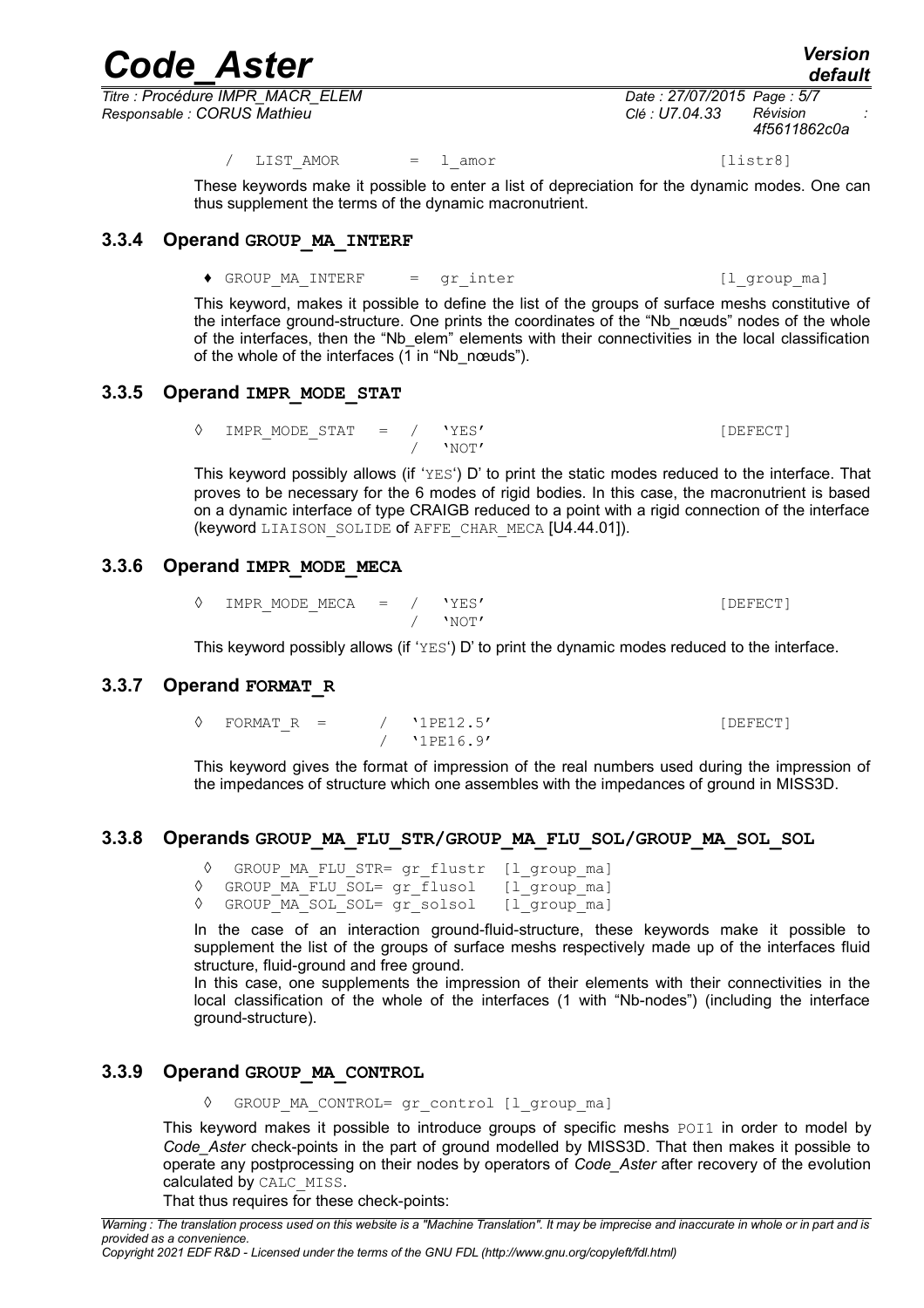*Titre : Procédure IMPR\_MACR\_ELEM Date : 27/07/2015 Page : 6/7 Responsable : CORUS Mathieu Clé : U7.04.33 Révision :*

*4f5611862c0a*

*default*

- to introduce them into the grid like isolated nodes,
- to affect a modeling to them DIS\_T by AFFE\_MODELE,
- to impose blockings to them in  $\overline{DX'}$ ,  $\overline{YDY'}$ ,  $\overline{YDZ'}$  by AFFE CHAR MECA,

An illustrative example is given in the case test ZZZZ108C.

In this case, one supplements the impression of these specific elements with their connectivity with only one node in the local classification of the whole of the interfaces (1 with "Nb-nodes") (including the nodes of the modelled check-points).